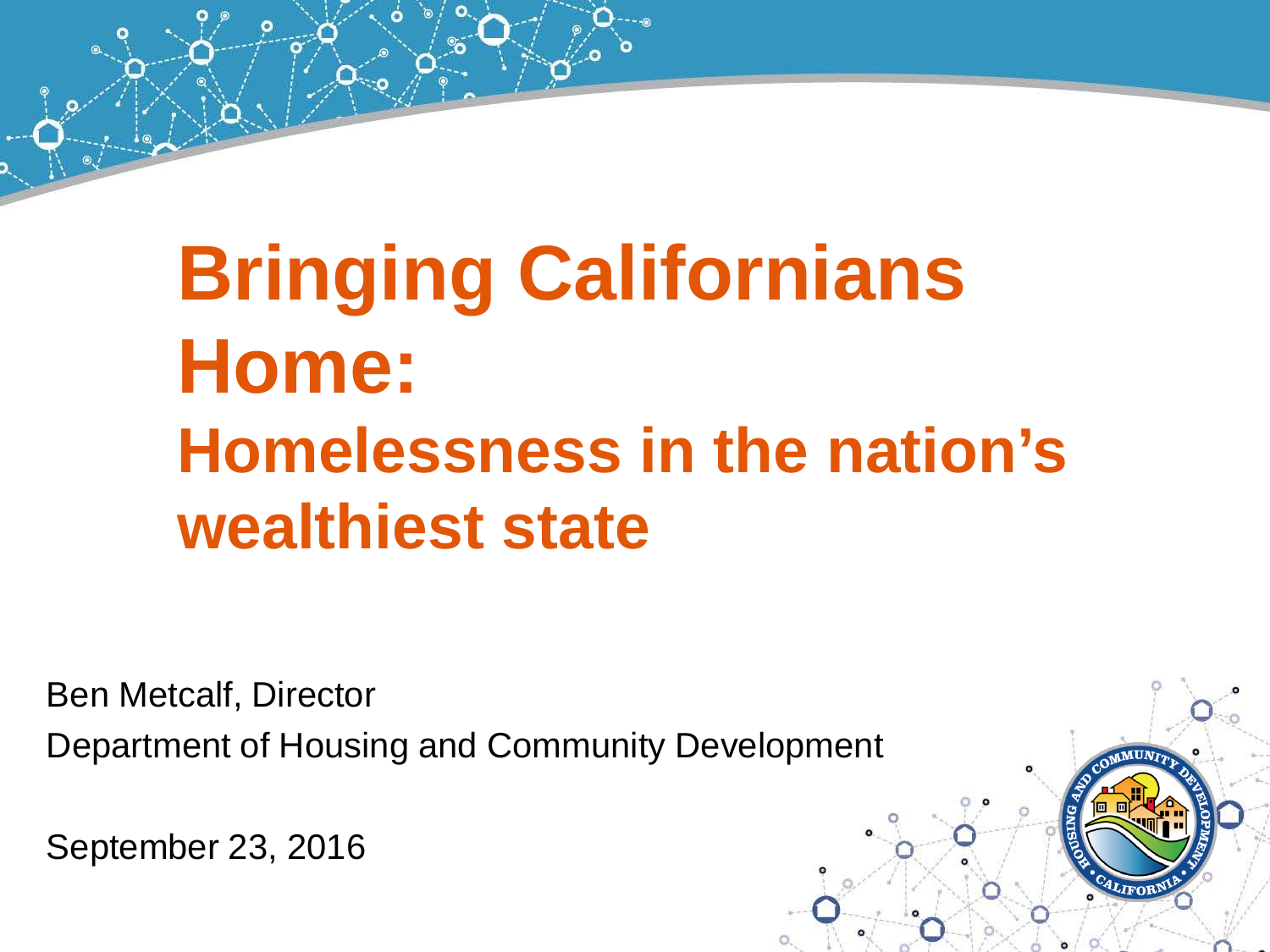#### **California has the Highest Percentage of People Experiencing Homelessness in the Nation**

**CONTRACTOR** 

CALIFORNIA

M<sub>do</sub>



Source: **2015 AHAR: Part 1 - PIT Estimates of Homelessness in the U.S**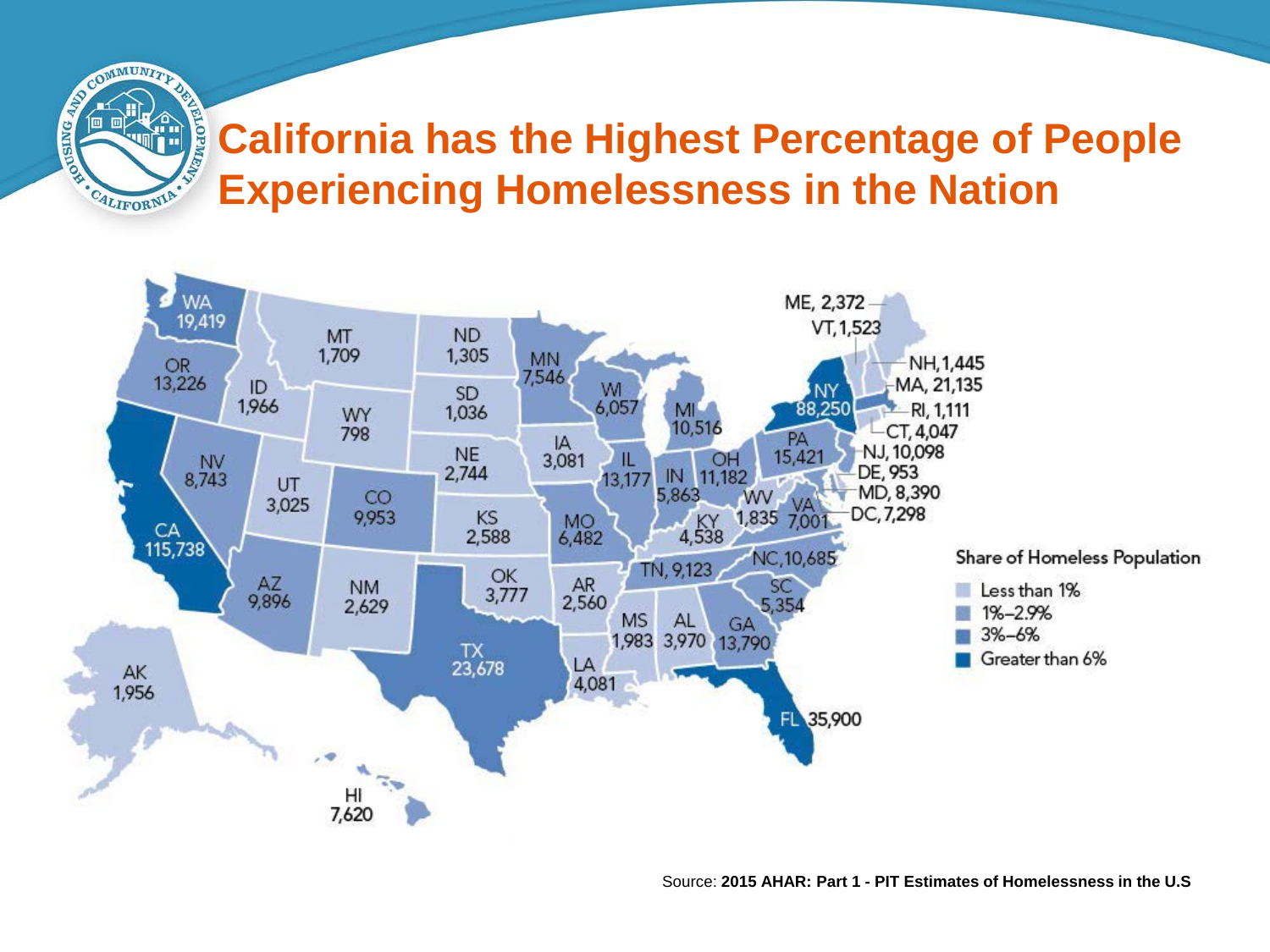

#### **People Experiencing Homelessness Reside in Every County of California**



Source: 2015 Point-In-Time (PIT) Estimates of Homeless People by Continuum of Care [https://www.hudexchange.info/resources/documents/2007-](https://www.hudexchange.info/resources/documents/2007-2015-PIT-Counts-by-CoC.xlsx) [2015-PIT-Counts-by-CoC.xlsx](https://www.hudexchange.info/resources/documents/2007-2015-PIT-Counts-by-CoC.xlsx)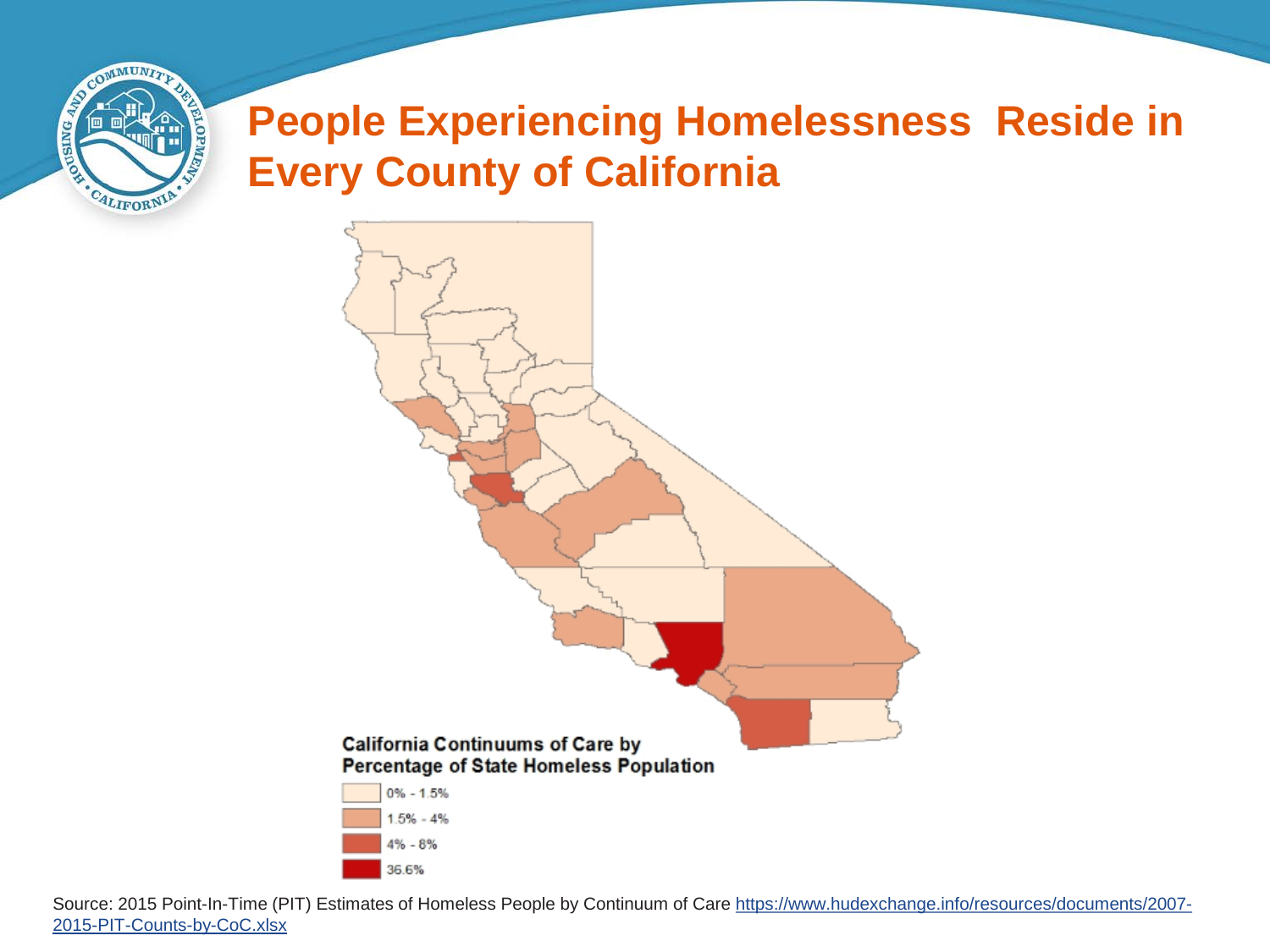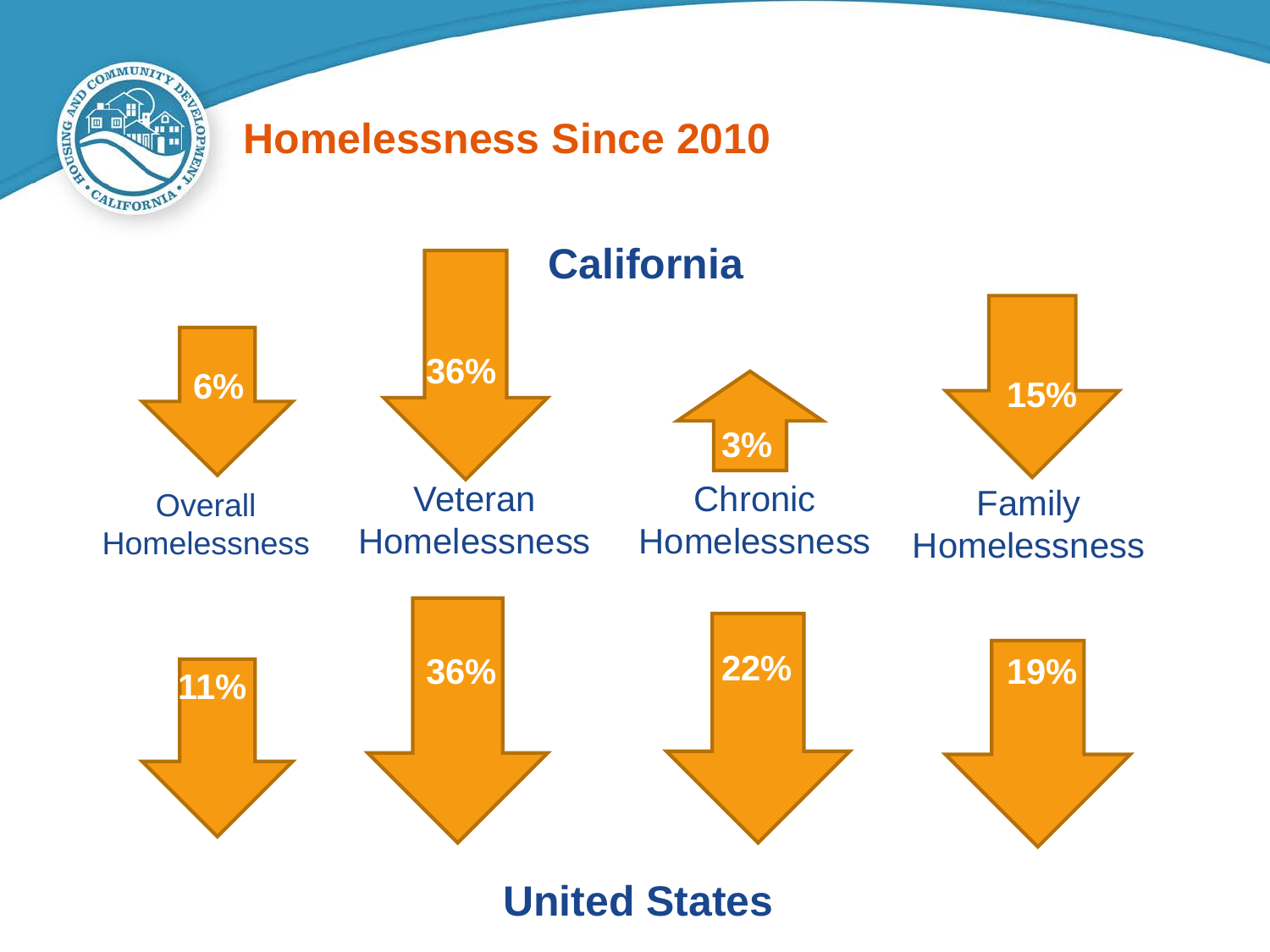

#### **Persons Experiencing Chronic Homelessness**

140,000

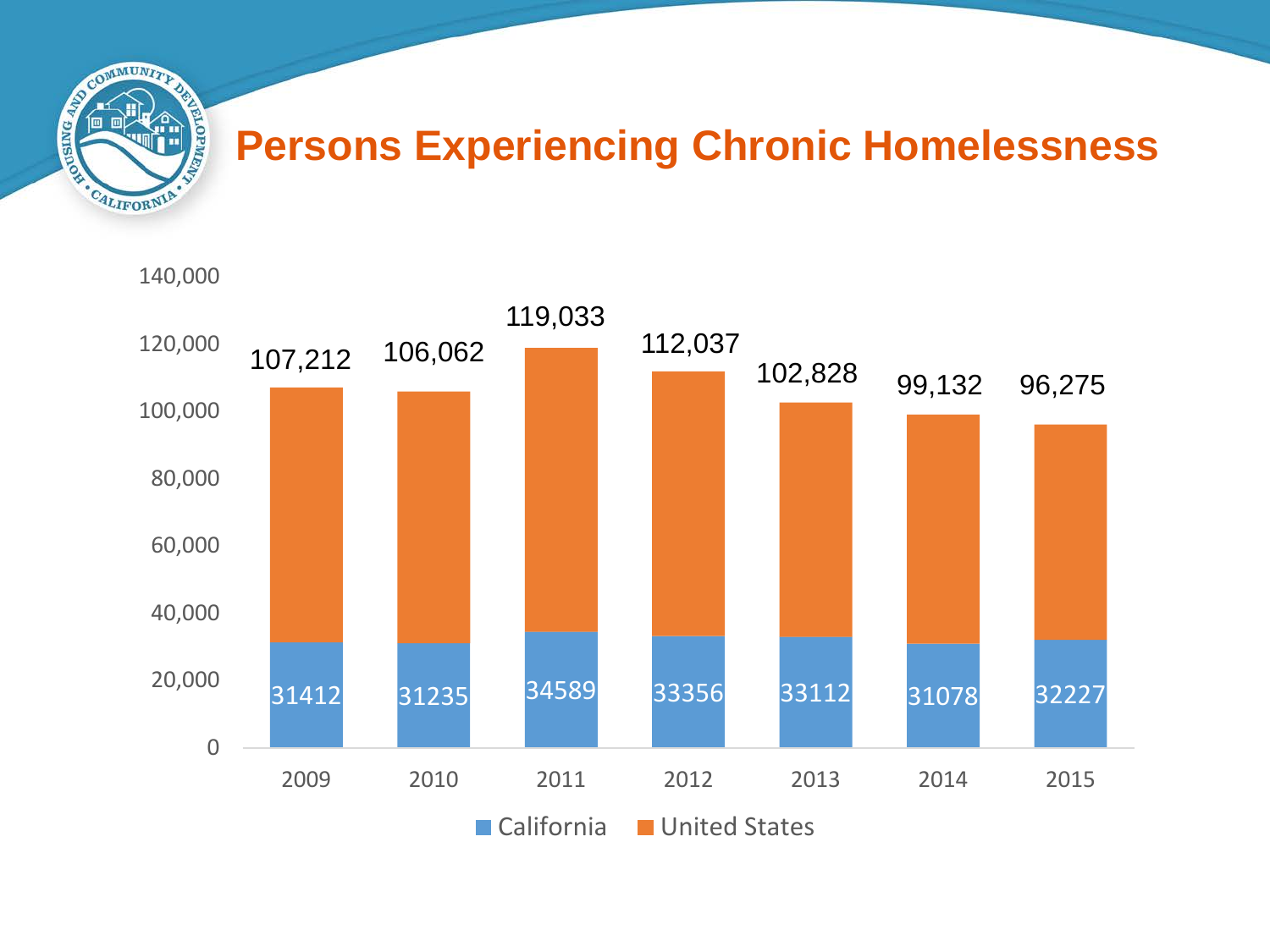

# **Common Causes of Homelessness**

- Poverty
- Lack of Access to affordable housing
- Inability to access social safety-net programs and services
- Unemployment
- Mental health and/or other debilitating illness
- Substance abuse
- Disconnected from family and support networks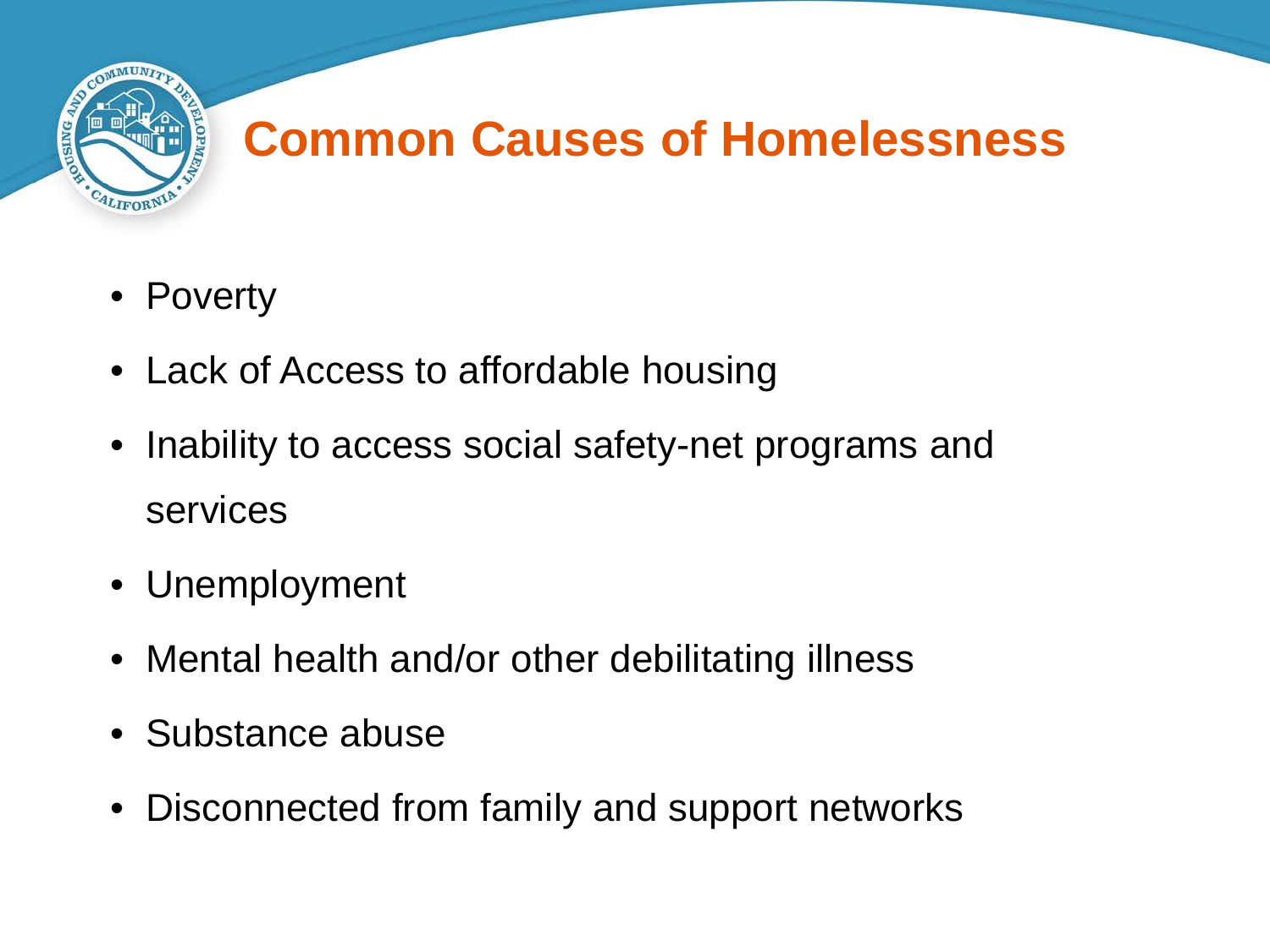

### **Homelessness is a Health Issue**

- Homelessness both causes and results from serious health issues, including mental health and addictive disorders.
- The mortality rate of individuals experiencing homelessness is four to nine times higher than for the general population.
- Mothers experiencing homelessness are four to seven times more likely to suffer from depression than their female peers.
- Children experiencing homelessness are more likely than their peers to suffer from acute and chronic illness.
- Chronically homeless individuals die 30 years younger than average life expectancy.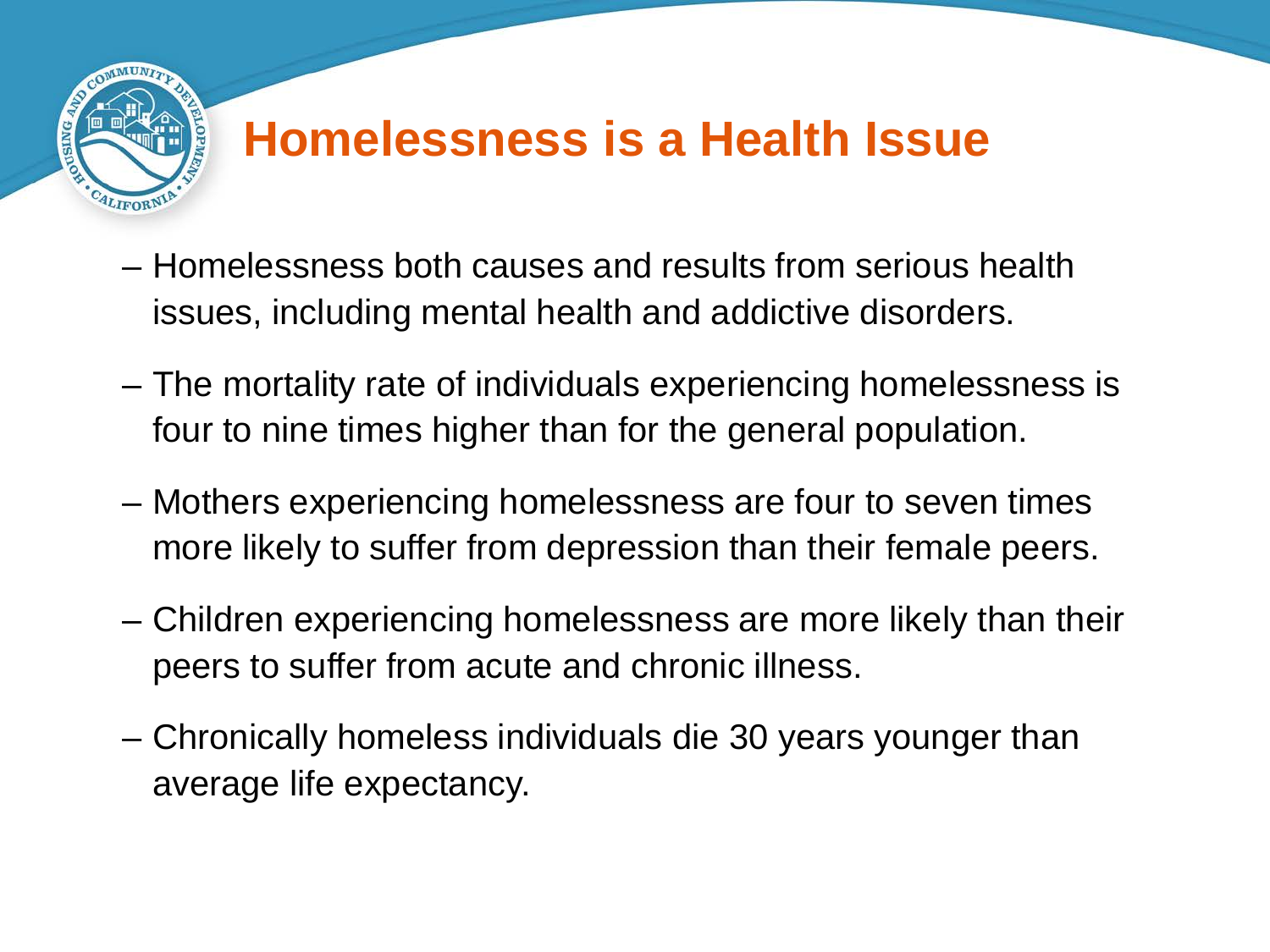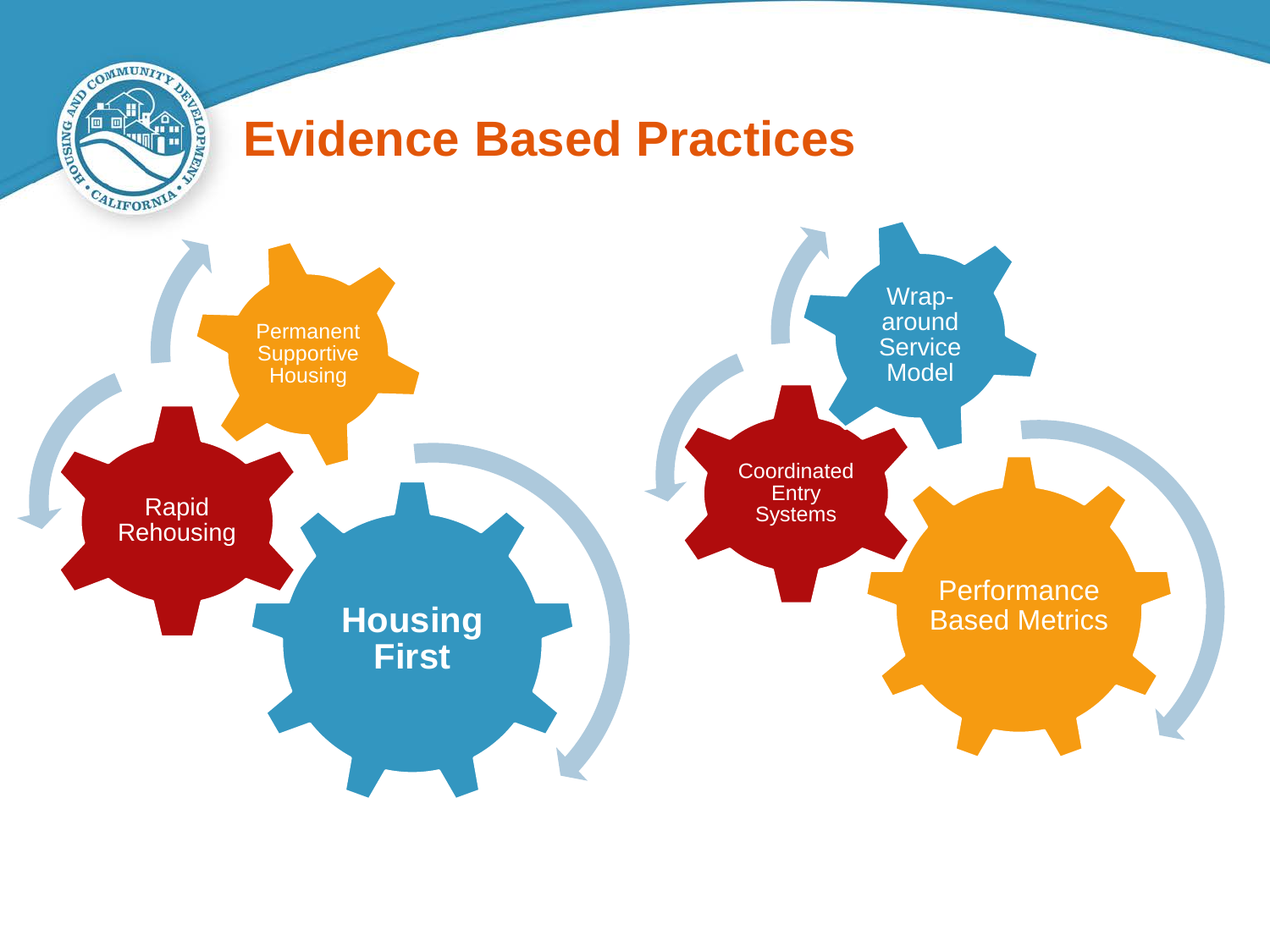

# **Increasing Coordination**



Housing, Health, and Social Services Agencies

Homeless, Medicaid, MHSA, Veterans Programs

Counties, Cities, CoC, Behavioral Health, PHA, Service Providers, Housing **Developers**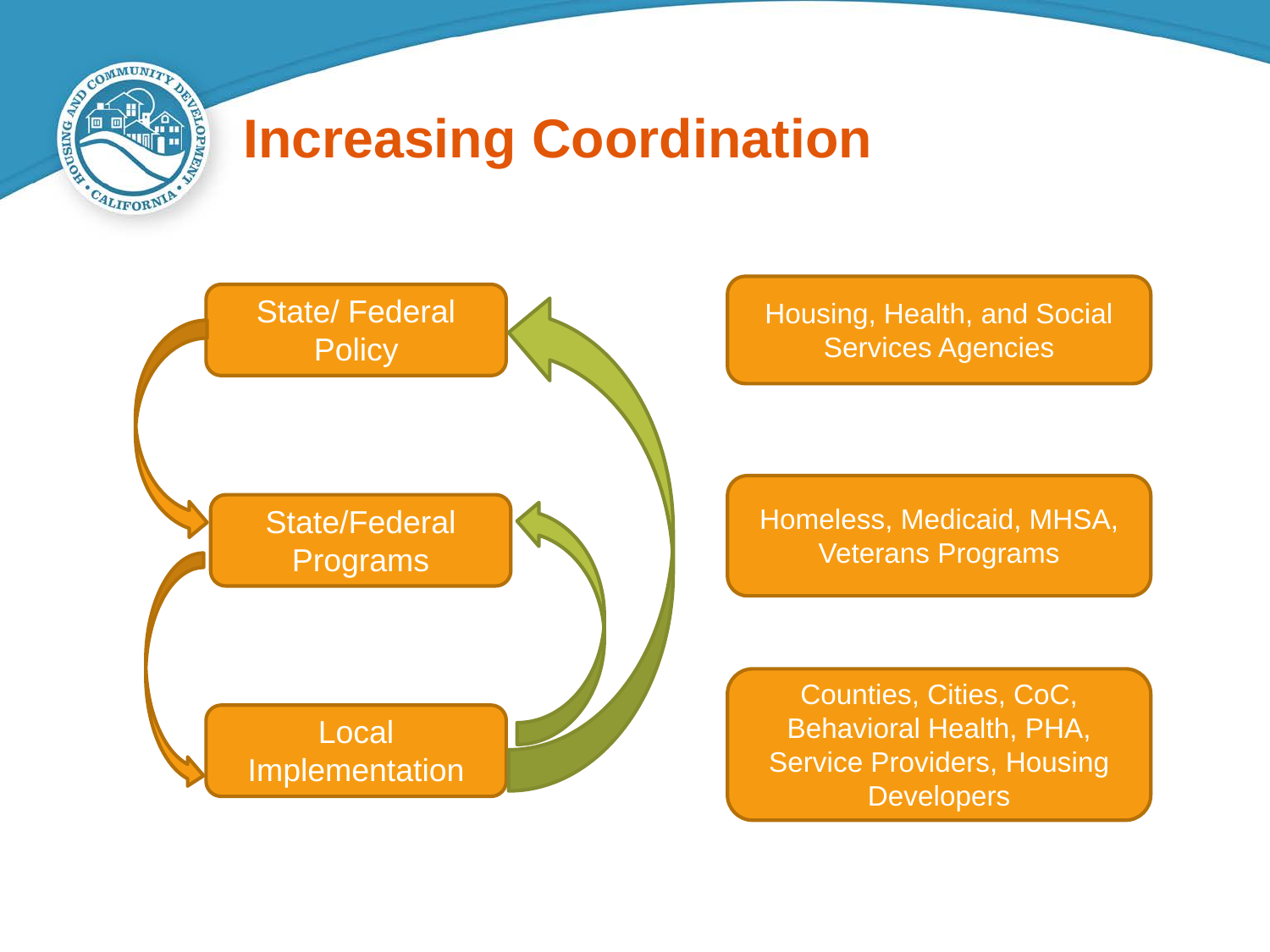

# **Align and Target Resources**

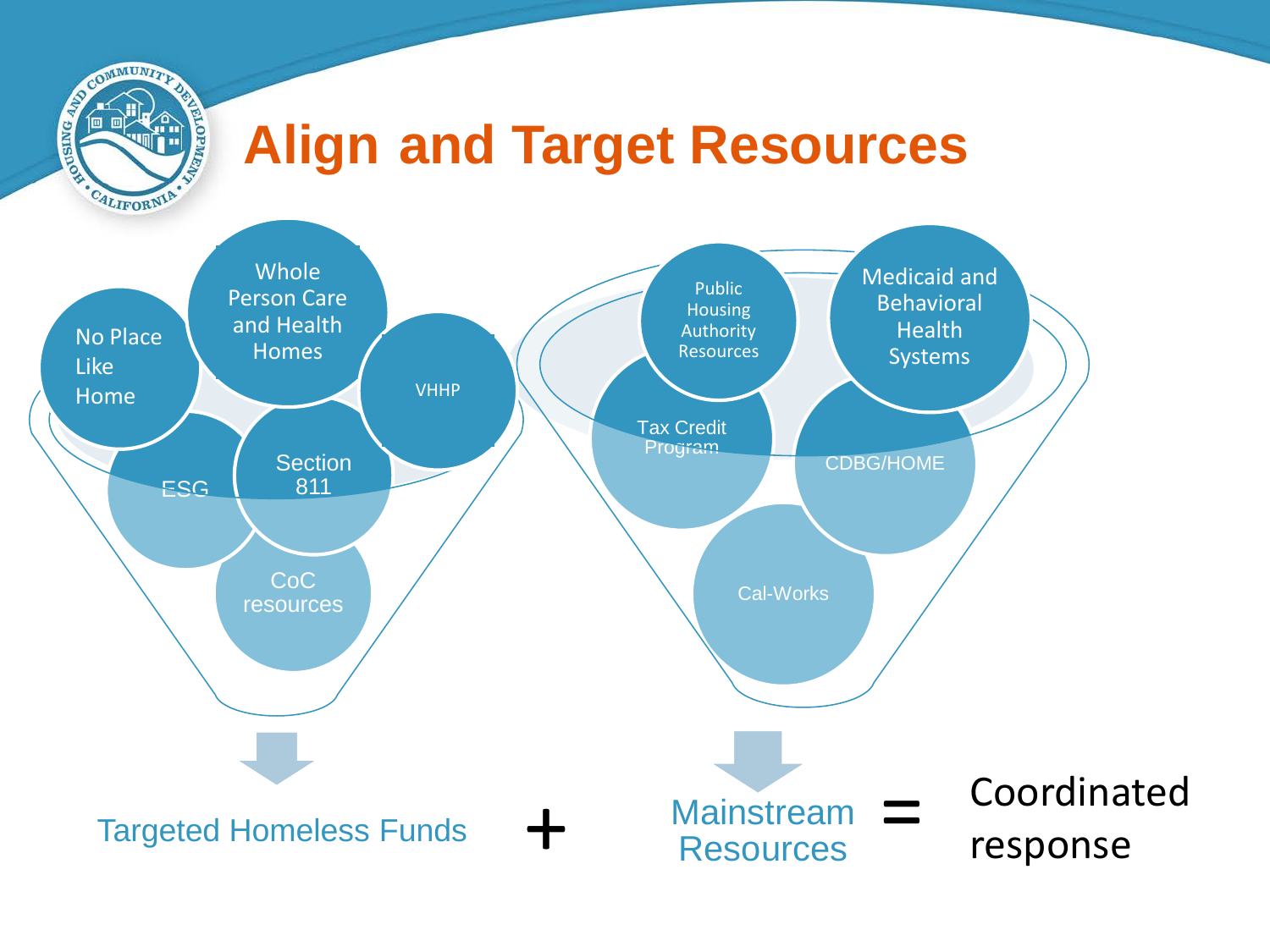

# **HCD Housing Programs**

| <b>Program</b>                                                                                   | <b>NOFA</b><br><b>Release Date</b> | <b>Estimated NOFA</b><br><b>Amount</b>                                              | <b>Application</b><br><b>Due Date</b> | <b>Award</b><br><b>Date</b>            |
|--------------------------------------------------------------------------------------------------|------------------------------------|-------------------------------------------------------------------------------------|---------------------------------------|----------------------------------------|
| <b>No Place Like Home</b>                                                                        | Winter 2017                        | Appx. \$260 Million<br>first round<br>\$200 million for over<br>the counter program | <b>TBD</b>                            | <b>TBD</b>                             |
| <b>Veterans Housing and</b><br><b>Homelessness</b><br><b>Prevention (VHHP)</b><br><b>Program</b> | November, 2016                     | \$75 Million                                                                        | January 2017                          | April 2017                             |
| <b>State Emergency</b><br><b>Solutions Grant</b><br>(ESG) Program                                | Spring 2017                        | \$35 million                                                                        | Summer 2017                           | <b>Fall 2017</b>                       |
| <b>Section 811</b>                                                                               | <b>Currently Open</b>              | Round 1-<br>\$11.2 Million<br>Round 2 $(LA)$ –<br>\$11 million                      | Over the<br>Counter                   | Continuous<br>until funds<br>exhausted |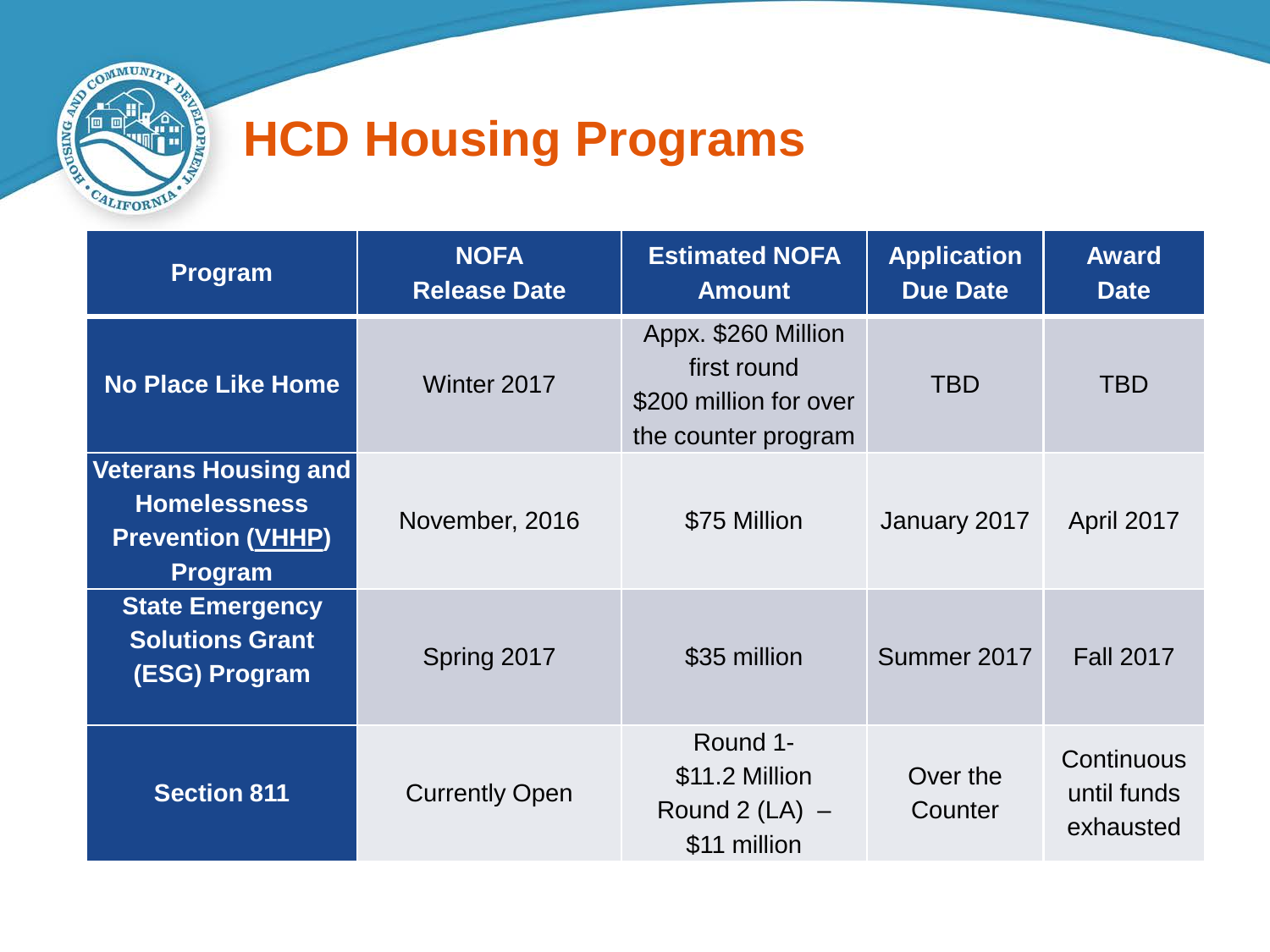

#### **Other State Funds**

| Program                                                  | <b>Agency</b>                                        | <b>Estimated Amount</b>                                                                                                  |
|----------------------------------------------------------|------------------------------------------------------|--------------------------------------------------------------------------------------------------------------------------|
| <b>CalWorks Homeless</b><br><b>Assistance Program</b>    | Department of Social<br><b>Services</b>              | \$32 Million                                                                                                             |
| <b>Bring Families Home</b><br>program                    | Department of Social<br><b>Services</b>              | \$10 Million                                                                                                             |
| <b>Homeless Youth and</b><br><b>Exploitation program</b> | <b>Office of Emergency Services</b>                  | \$10 million                                                                                                             |
| 9% Tax Credit Program                                    | California Tax Credit<br><b>Allocation Committee</b> | \$93 Million (2016)<br>\$3.7 million special needs set-<br>aside (more is commonly awarded<br>to special needs projects) |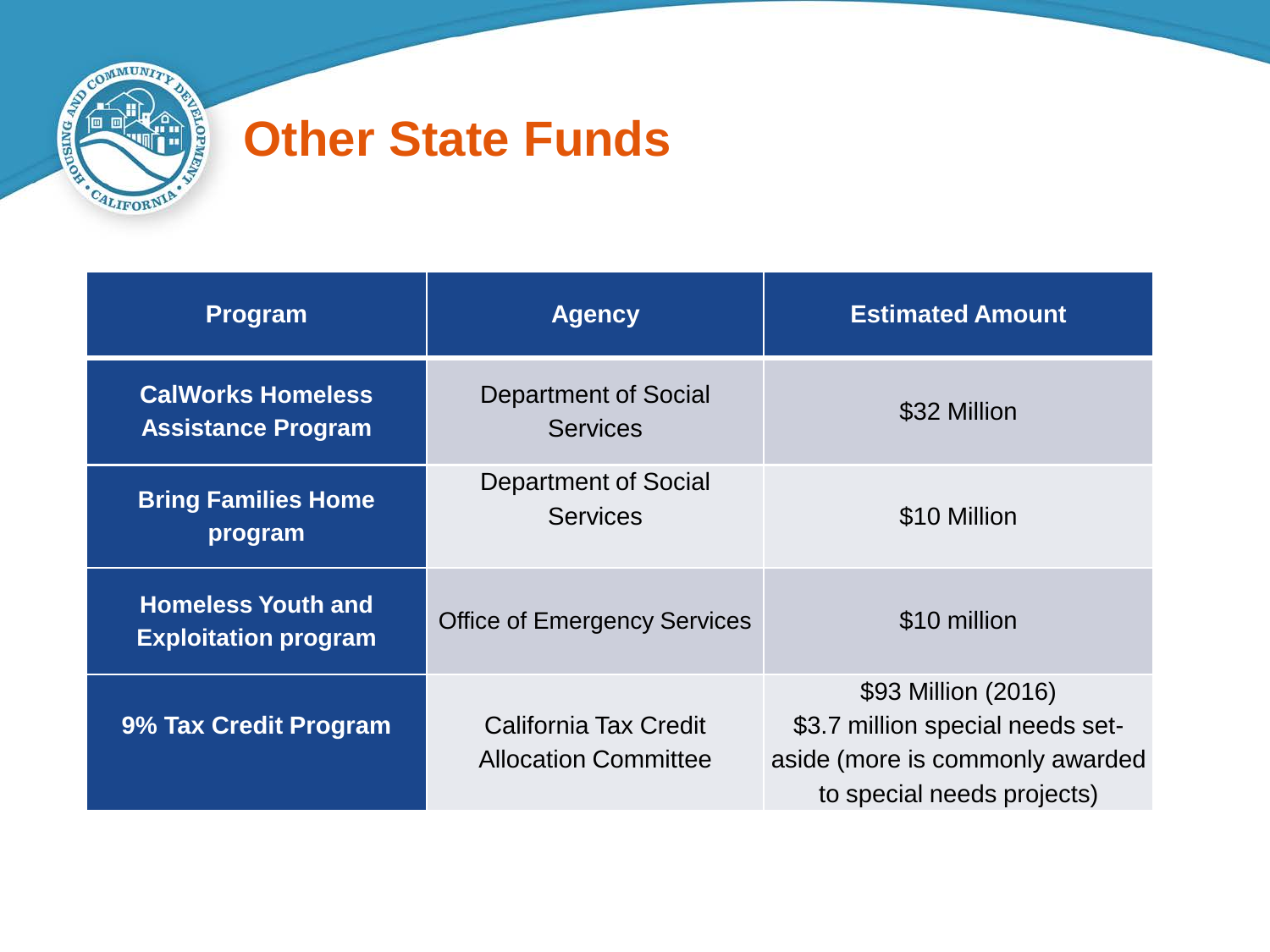

### **No Place Like Home**

| <b>Preliminary Timeframe</b>                          | <b>Date</b>             |
|-------------------------------------------------------|-------------------------|
| Initial Research and Stakeholder Outreach             | <b>Fall, 2016</b>       |
| <b>Development of Advisory Committee</b>              | <b>Fall, 2016</b>       |
| <b>Framework Paper Released and Public</b><br>Comment | <b>Winter, 2016</b>     |
| <b>Guideline Development</b>                          | <b>Spring, 2017</b>     |
| <b>Guidelines and NOFA Completion</b>                 | <b>Summer, 2017</b>     |
| <b>Validation Process</b>                             | <b>Fall, 2017</b>       |
| <b>NOFA Release</b>                                   | December 31,<br>$2017*$ |

\* Assumes no contest during validation process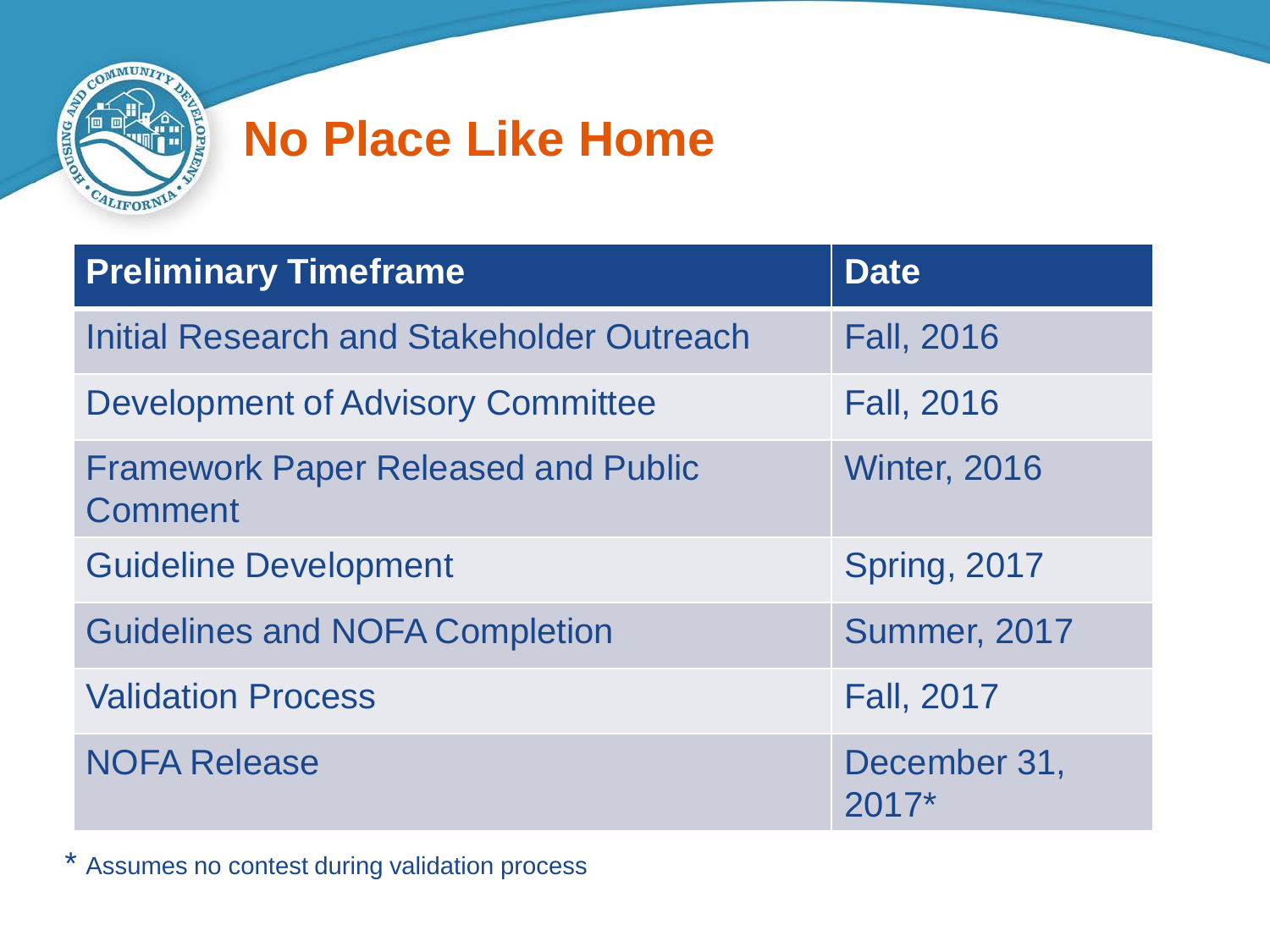

# **Three Things Counties Should Consider in Your Homeless Plan**

- 1) Set up systems to be outcome focused
- 1) Be Person Centered –coordinate across housing, health, and social service systems.
- 3) Measure and evaluate progress